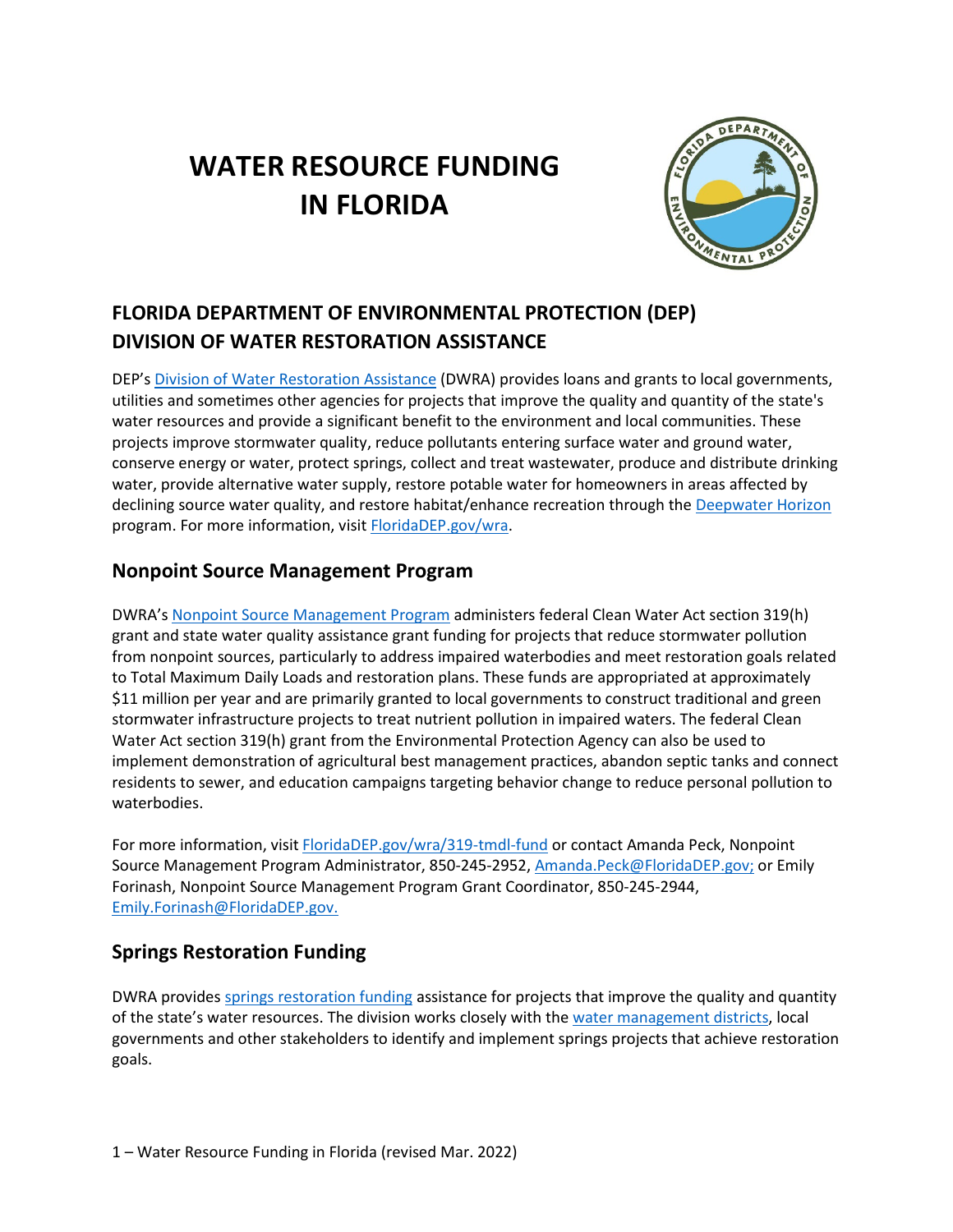For information on how to apply to the water management districts for springs restoration funding, please contact your [local water management district](https://floridadep.gov/water-policy/water-policy/content/water-management-districts) (see water management district section).

#### **State Revolving Fund**

DWRA's largest program is Florida's [State Revolving Fund](https://floridadep.gov/wra/srf) program, funded through money received from federal grants and state contributions. These funds then "revolve" through the repayment of previous loans and interest earned. While these programs offer loans, grant-like funding is also available for qualified small, disadvantaged communities, which reduces the amount owed on loans by the percentage that the community qualifies. Projects are considered for funding each August, November, February and May, depending on funding, and the initial paperwork to be considered at these meetings must be submitted 45 days in advance of those meetings (the details and paperwork are available at the links, below).

• The [Clean Water State Revolving Fund](https://floridadep.gov/wra/srf/content/cwsrf-program) (CWSRF) is Florida's largest financial assistance program for water infrastructure, providing low-interest loans to local governments to plan, design, and build or upgrade wastewater, stormwater, and nonpoint source pollution prevention projects. Certain agricultural best management practices may also qualify for funding. The loan terms include a 20-year amortization and low-interest rates.

Additionally, **Small Community Wastewater Facility Grants** are also available for a financially disadvantaged small community (a county, municipality, or special district that has a population of 10,000 or fewer, and a per capita annual income less than the state per capita annual income). These grants are incorporated into and must accompany a CWSRF loan and are, therefore, linked to the CWSRF program.

For more information, visit [FloridaDEP.gov/wra/srf/content/cwsrf-program](https://floridadep.gov/wra/srf/content/cwsrf-program) or contact Mike Chase, CWSRF Program Administrator, 850-245-2913, [Michael.Chase@FloridaDEP.gov.](mailto:Michael.Chase@FloridaDEP.gov)

• The [Drinking Water State Revolving Fund](https://floridadep.gov/wra/srf/content/dwsrf-program) (DWSRF) provides low-interest loans to local governments and certain private utilities to plan, design, and build or upgrade drinking water systems. Discounted assistance for small communities may be available. Principal forgiveness may also be available for disadvantaged communities. The loan terms include a 20-year amortization and low-interest rates.

For more information, visit [FloridaDEP.gov/wra/srf/content/dwsrf-program](https://floridadep.gov/wra/srf/content/dwsrf-program) or contact Shanin Speas-Frost, DWSRF Program Administrator, 850-245-2991, [Shanin.SpeasFrost@FloridaDEP.gov.](mailto:Shanin.SpeasFrost@FloridaDEP.gov)

#### **Wastewater Grant Program**

DWRA'[s Wastewater Grant Program](https://floridadep.gov/wra/wra/content/wastewater-grant-program) (WWGP) provides grants to governmental entities for wastewater projects that reduce excess nutrient pollution within a basin management action plan, alternative restoration plan adopted by final order, or rural area of opportunity (RAO). The program requires at least a 50% match which may be waived by the Department for RAOs. Projects to construct, upgrade or expand wastewater facilities to provide advanced wastewater treatment and connecting septic tanks to sewer systems are prioritized. Consideration is given to nutrient reductions, project readiness, cost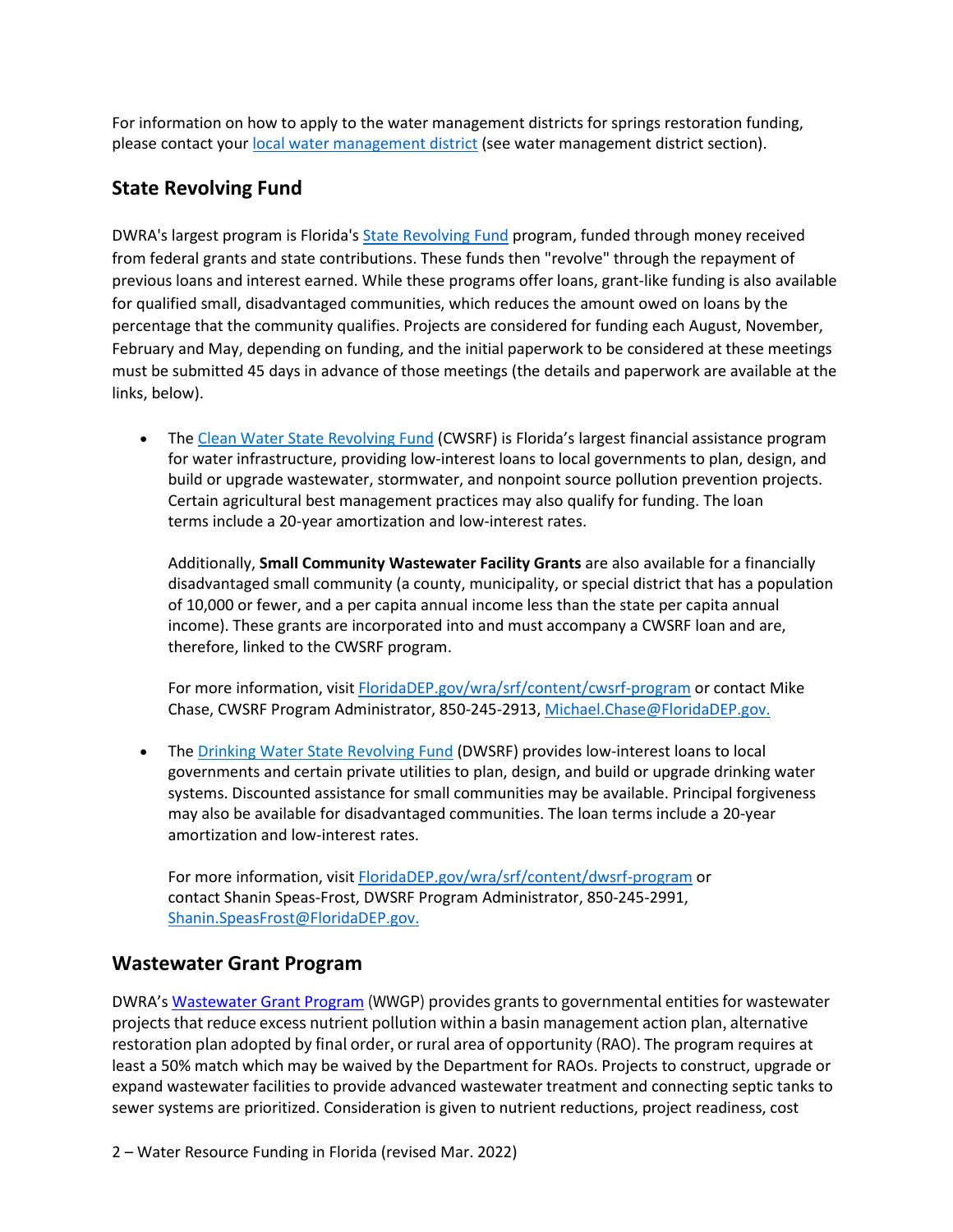effectiveness, overall environmental benefit, project location, local matching funds and water savings and water quality improvement. Please refer to s. 403.0673, F.S., for the text of the Wastewater Grant [Program statute.](http://www.leg.state.fl.us/statutes/index.cfm?App_mode=Display_Statute&Search_String=&URL=0400-0499/0403/Sections/0403.0673.html)

Project proposals will need to be submitted via [DEP's Protecting Florida Together Water Protection](https://protectingfloridatogether.gov/state-action/grants-submissions)  [Grants online portal,](https://protectingfloridatogether.gov/state-action/grants-submissions) which is closed for fiscal year 2021-2022. The portal will likely open again for new project proposals in 2022 after the legislative session concludes.

For more information, visi[t FloridaDEP.gov/wra/wra/content/wastewater-grant-program](https://floridadep.gov/wra/wra/content/wastewater-grant-program) or contact Mitch Holmes, WWGP Environmental Administrator, 850-245-2963, [Mitch.Holmes@FloridaDEP.gov.](mailto:Mitch.Holmes@FloridaDEP.gov)

# **OFFICE OF RESILIENCE AND COASTAL PROTECTION**

DEP's [Office of Resilience and Coastal Protection](https://floridadep.gov/RCP) (ORCP) is committed to helping prepare Florida's communities and habitats for changes resulting from sea level rise by providing funding and technical assistance to prepare Florida's coastal communities and continuing to promote and ensure a coordinated approach to sea level rise planning among state, regional and local agencies. For more information, visit **FloridaDEP.gov/rcp.** 

- Through [Florida Resilient Coastlines Program,](https://floridadep.gov/rcp/florida-resilient-coastlines-program) DEP continues its efforts to help ensure collaboration among Florida's coastal communities, and to offer technical assistance and funding to coastal communities dealing with increasingly complex flooding, erosion and habitat shifts. Local communities can assess vulnerabilities to projected increases in coastal flooding and erosion and can develop strategies to make affected areas more resilient. Protecting and strengthening natural infrastructure also can help. Coral reefs, mangroves, oyster reefs and marshes are our first lines of defense. For more information, visit [FloridaDEP.gov/rcp/florida](https://floridadep.gov/rcp/florida-resilient-coastlines-program)[resilient-coastlines-program.](https://floridadep.gov/rcp/florida-resilient-coastlines-program)
- ORCP's [Resilient Florida Program](https://floridadep.gov/RCP/Florida-Resilient-Coastlines-Program) includes a selection of grants that are available to counties, municipalities, water management districts, flood control districts and regional resilience entities. To effectively address the impacts of flooding and sea level rise that the state faces, eligible applicants may receive funding assistance to analyze and plan for vulnerabilities, as well as implement projects for adaptation and mitigation. Please refer to s. 380.093, F.S., for more information on the available grant programs, definitions and required parameters. The Resilient [Florida Grant Portal](https://floridadep.gov/rcp/florida-resilient-coastlines-program/content/resilient-florida-grants) for FY 2021-22 project submittals is closed. The portal will likely open again for new project proposals in 2022 after the legislative session concludes. For more information, visi[t FloridaDEP.gov/rcp/florida-resilient-coastlines-program/content/frcp-resilience-grants](https://floridadep.gov/rcp/florida-resilient-coastlines-program/content/frcp-resilience-grants) or call/email 850-245-2094[/Resilience@FloridaDEP.gov.](mailto:Resilience@FloridaDEP.gov)
- The [ORCP Project Funding Sources list](https://floridadep.gov/rcp/rcp/content/resilience-and-coastal-protection-project-funding-sources) includes information about grant opportunities that are available for local governments, state agencies and other entities eligible to help plan, design, manage or construct projects such as vulnerability assessments, adaptation plans, beach and inlet management, public access needs, and marina waste pump handling. For more information, visit **FloridaDEP.gov/rcp/rcp/content/resilience-and-coastal-protection-project**[funding-sources.](https://floridadep.gov/rcp/rcp/content/resilience-and-coastal-protection-project-funding-sources)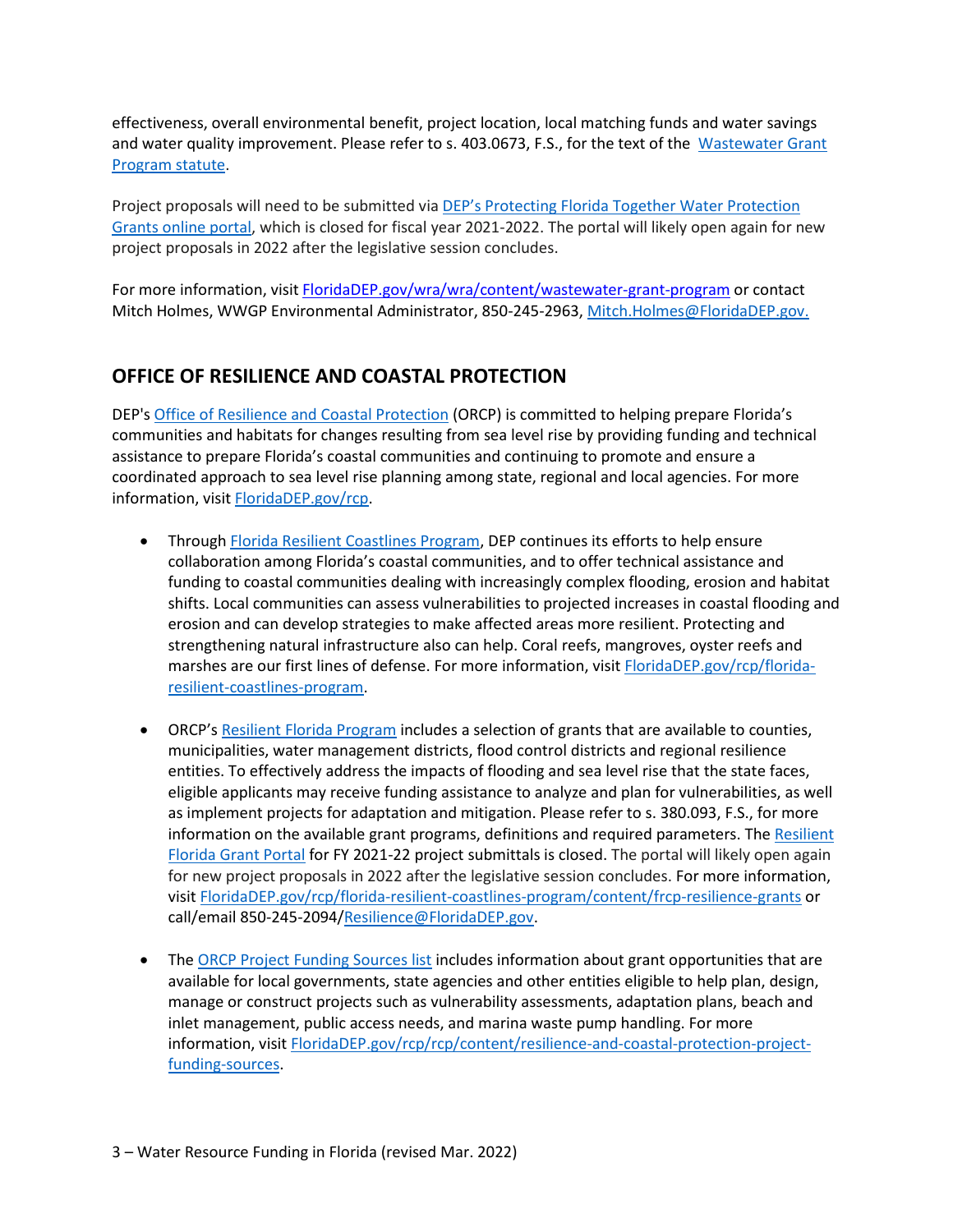# **OFFICE OF WATER POLICY AND ECOSYSTEMS RESTORATION ALTERNATIVE WATER SUPPLY GRANTS**

Alternative Water Supply (AWS) Grants through [DEP's Protecting Florida Together Water Protection](https://protectingfloridatogether.gov/state-action/grants-submissions)  [Grants online portal](https://protectingfloridatogether.gov/state-action/grants-submissions) help communities plan for and implement conservation, reuse and other AWS and water resource development projects.

For information on how to apply to the water management districts for funding for FY 2022-23, please contact your local [water management district](https://floridadep.gov/water-policy/water-policy/content/water-management-districts) (see water management district section).

#### **WATER MANAGEMENT DISTRICTS**

DEP is responsible for administration of water resources at the state level, and exercises general supervisory authority over the state's fiv[e water management districts](https://floridadep.gov/water-policy/water-policy/content/water-management-districts) (WMDs), which are responsible for the administration of water resources at the regional level. The WMDs offer financial assistance for a variety of water-related projects, for water supply development, water resource development, and surface water restoration. Assistance may be provided from ad valorem tax revenues or from periodic legislative appropriations for Alternative Water Supply Development, Springs Restoration and Surface Water Improvement and Management projects. The amount of funding available, matching requirements and types of assistance may vary from year-to-year.

- [Northwest Florida Water Management District:](https://www.nwfwater.com/) 1-800-913-1518 (toll-free) or 850-539-5999 For more information, visi[t NWFWater.com.](https://www.nwfwater.com/)
- [South Florida Water Management District:](https://www.sfwmd.gov/) 1-800-432-2045 (Florida only) or 561-686-8800 For more information, visit [SFWMD.gov.](http://www.sfwmd.gov/)
- [Southwest Florida Water Management District:](http://www.swfwmd.state.fl.us/) 1-800-423-1476 (Florida only) or 352-796-7211 For more information, visi[t SWFWMD.State.FL.US.](https://www.swfwmd.state.fl.us/)
- [St. Johns River Water Management District:](http://www.sjrwmd.com/) 1-800-451-7106 (Palatka headquarters) For more information, visit [SJRWMD.com.](https://www.sjrwmd.com/)
- [Suwannee River Water Management District:](http://www.srwmd.state.fl.us/) 1-800-226-1066 or 386-362-1001 For more information, visi[t MySuwanneeRiver.com.](https://www.mysuwanneeriver.com/)

#### **WATER INFRASTRUCTURE FUNDING PROGRAMS**

#### **Department of Economic Opportunity**

The Florid[a Department of Economic Opportunity](https://floridajobs.org/) (DEO), in collaboration with its partners, assists the governor in advancing Florida's economy by championing the state's economic development vision and by administering state and federal programs and initiatives to help visitors, citizens, businesses, and communities.

• DEO's [Florida Small Cities Community Development Block Grant](https://floridajobs.org/community-planning-and-development/assistance-for-governments-and-organizations/florida-small-cities-community-development-block-grant-program) (CDBG) Program is a competitive grant program that awards funds to units of local government in small urban and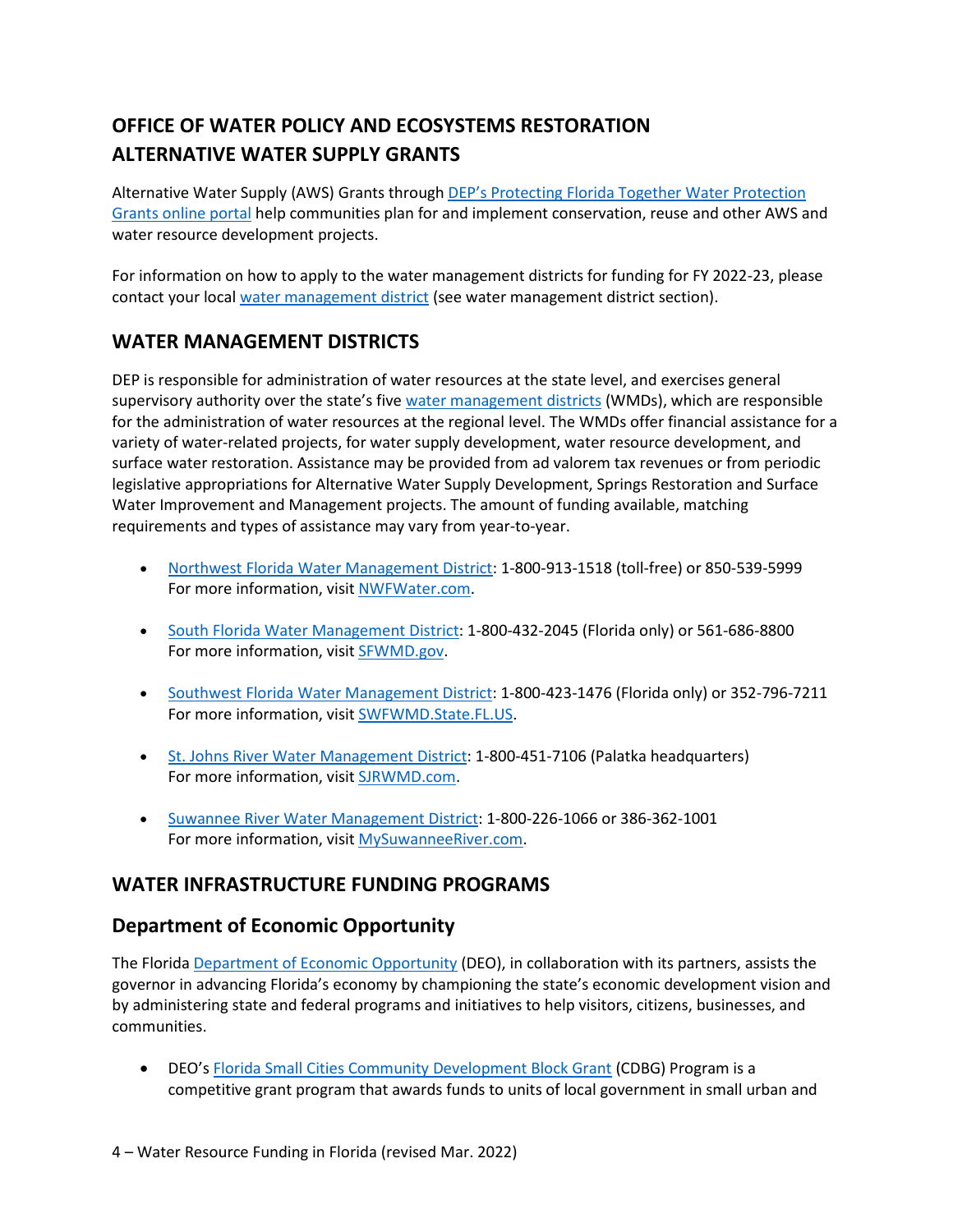rural areas. Florida receives \$18 -\$26 million dollars annually from HUD to award subgrants to eligible units of local government.

The program provides an excellent opportunity for communities to obtain funds for projects that they cannot otherwise afford. CDBG funds can also provide administrative support for local governments that may not have the staffing resources necessary to administer their projects. Examples of CDBG-funded projects include water and sewer improvements; rehabilitation of substandard housing; street and sidewalk improvements; economic development activities that create jobs for low-and moderate-income people; downtown revitalization, including facade improvements, streetscaping, and underground utilities; park facilities and community centers; and drainage/stormwater improvements. For more information, visit [FloridaJobs.org/community-planning-and-development/assistance-for-governments-and](https://floridajobs.org/community-planning-and-development/assistance-for-governments-and-organizations/florida-small-cities-community-development-block-grant-program)[organizations/florida-small-cities-community-development-block-grant-program.](https://floridajobs.org/community-planning-and-development/assistance-for-governments-and-organizations/florida-small-cities-community-development-block-grant-program)

o [CDBG-CV Small Cities and Entitlement Programs -](https://www.floridajobs.org/community-planning-and-development/assistance-for-governments-and-organizations/community-development-block-grant-program/community-development-block-grant---coronavirus-relief-funding) These funds are federally awarded by the United States Department of Housing and Urban Development (HUD) and designed to help local governments prepare for, prevent, or respond to the health and economic impacts of the [Corona Virus (CV)] pandemic. The activities must be critical to their locality and primarily for the benefit of low- and moderate-income residents. Local governments are encouraged to include activities that benefit workforce housing, training, and sustainability, as well as broadband infrastructure and planning. Nearly \$42 million is available through the CDBG-CV Small Cities program and \$51 million is available through the CDBG-CV Entitlement program.

For more information, visi[t FloridaJobs.org/community-planning-and](https://www.floridajobs.org/community-planning-and-development/assistance-for-governments-and-organizations/community-development-block-grant-program/community-development-block-grant---coronavirus-relief-funding)[development/assistance-for-governments-and-organizations/community-development](https://www.floridajobs.org/community-planning-and-development/assistance-for-governments-and-organizations/community-development-block-grant-program/community-development-block-grant---coronavirus-relief-funding)[block-grant-program/community-development-block-grant---coronavirus-relief-funding.](https://www.floridajobs.org/community-planning-and-development/assistance-for-governments-and-organizations/community-development-block-grant-program/community-development-block-grant---coronavirus-relief-funding)

• DEO's [Low-Income Household Water Assistance Program](https://floridajobs.org/community-planning-and-development/community-services/low-income-household-water-assistance-program) (LIHWAP) is a federally funded program that helps income-qualified families with water and wastewater costs. DEO has been identified as the Grantee to administer the LIHWAP program from June 1, 2021 – September 30, 2023 for the state of Florida.

LIHWAP funds will be issued and administered by the United States Department of Health and Human Services (HHS), which also federally administers the Low-Income Home Energy Assistance Program (LIHEAP). LIHWAP will closely model LIHEAP, utilizing the existing Community Action Network in addition to the current LIHEAP policies, processes, and procedures.

LIHWAP will provide much-needed relief to low-income families that spend a high proportion of their household income on water utility services. Assistance to households will be accomplished by providing funds to owners or operators of public water systems or treatment works to reduce arrearages of and rates charged to such households for such services.

The primary goal of LIHWAP is to retain continuity of water services to low-income households in Florida with an emphasis on prevention of disconnection and restoration of water services to households whose water services were previously disconnected. This will be available for past, present and prepayment.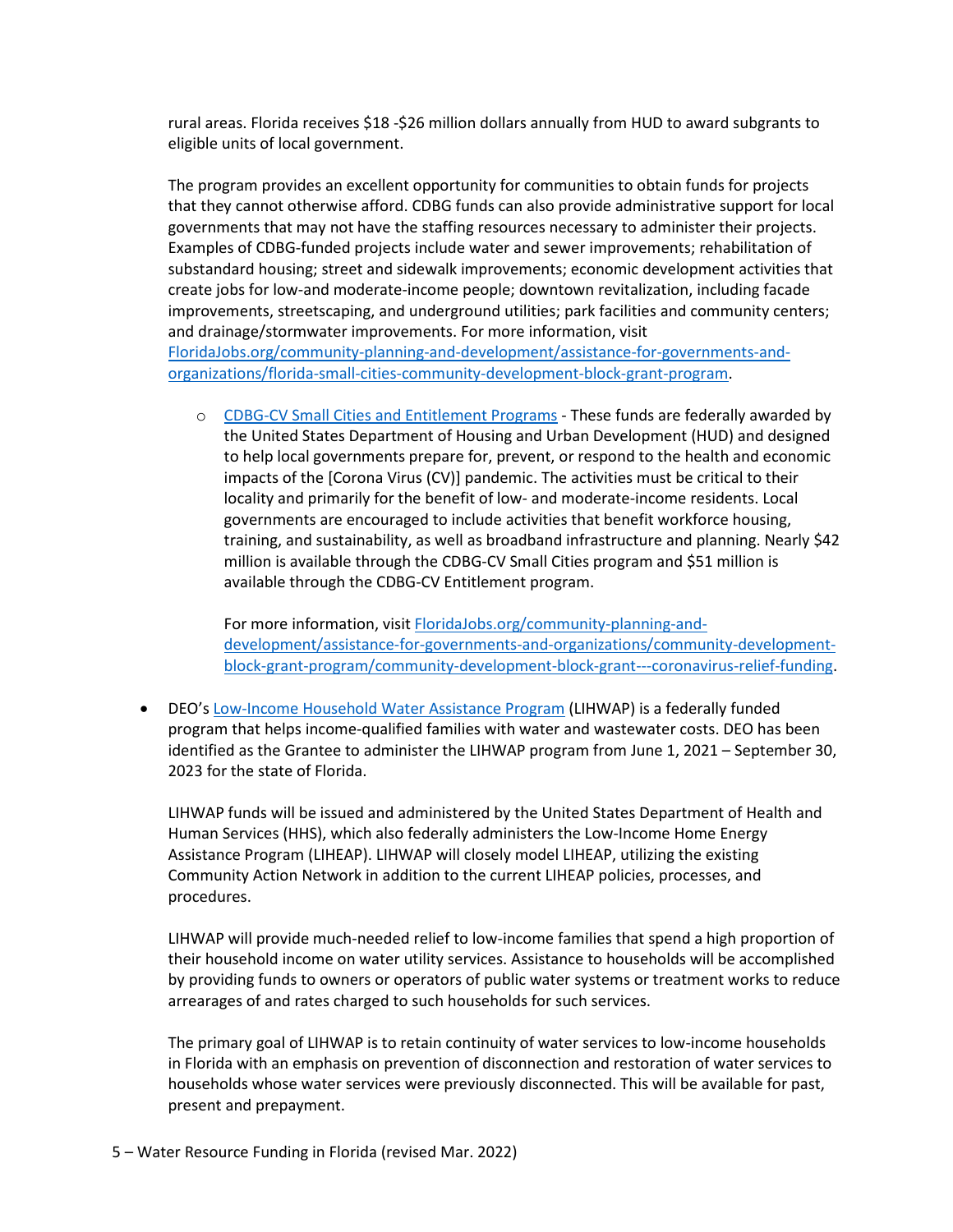For more information, visi[t FloridaJobs.org/community-planning-and-development/community](https://floridajobs.org/community-planning-and-development/community-services/low-income-household-water-assistance-program)[services/low-income-household-water-assistance-program](https://floridajobs.org/community-planning-and-development/community-services/low-income-household-water-assistance-program) or email [LIHWAP@DEO.MyFlorida.com.](mailto:LIHWAP@DEO.MyFlorida.com)

• DEO's [Rural Community Development Revolving Loan Program](https://floridajobs.org/community-planning-and-development/Small-and-Minority-Business-Resources/Small-and-Minority-Business-Programs/rural-community-development-revolving-loan-program) (RCDRL) was created by the 1996 Legislature to facilitate the use of existing federal, state and local financial resources by providing local governments with access to financial assistance to further promote the economic viability of rural communities. This program is intended to be highly flexible and the loan amounts will vary depending on the need of applicants. It will provide term loans to local governments, or economic development organizations substantially underwritten by a unit of local government; within counties with populations of 75,000 or fewer or a contiguous county of 125,000 or fewer as stated in section 288.065, Florida Statutes. The long-term goals of the RCDRL include the creation of jobs for the residents of rural Florida and an increase in economic vitality and diversification for these areas.

For more information, visi[t FloridaJobs.org/community-planning-and-development/Small-and-](https://floridajobs.org/community-planning-and-development/Small-and-Minority-Business-Resources/Small-and-Minority-Business-Programs/rural-community-development-revolving-loan-program)[Minority-Business-Resources/Small-and-Minority-Business-Programs/rural-community](https://floridajobs.org/community-planning-and-development/Small-and-Minority-Business-Resources/Small-and-Minority-Business-Programs/rural-community-development-revolving-loan-program)[development-revolving-loan-program](https://floridajobs.org/community-planning-and-development/Small-and-Minority-Business-Resources/Small-and-Minority-Business-Programs/rural-community-development-revolving-loan-program) or contact Tina Grow at 850-717-8533 or [Tina.Grow@DEO.MyFlorida.com.](mailto:Tina.Grow@DEO.MyFlorida.com)

• DEO's [Technical Assistance Planning Grants](https://floridajobs.org/community-planning-and-development/programs/community-planning-table-of-contents/technical-assistance/community-planning-technical-assistance-grant) – DEO anticipates that the Florida Legislature will appropriate funding for Community Planning Technical Assistance (CPTA) Grants for state fiscal year (SFY) 2021-2022. The CPTA Grants provide counties, municipalities, and regional planning councils the opportunity to create innovative plans and development strategies to promote a diverse economy, vibrant rural and suburban areas, and meeting statutory requirements for planning, while protecting environmentally sensitive areas. Understanding that many Florida communities have been impacted by hurricanes, CPTA grants may also be used for planning for disaster recovery or resiliency planning, and economic development planning.

For more information, visit [FloridaJobs.org/community-planning-and](https://floridajobs.org/community-planning-and-development/programs/community-planning-table-of-contents/technical-assistance/community-planning-technical-assistance-grant)[development/programs/community-planning-table-of-contents/technical](https://floridajobs.org/community-planning-and-development/programs/community-planning-table-of-contents/technical-assistance/community-planning-technical-assistance-grant)[assistance/community-planning-technical-assistance-grant.](https://floridajobs.org/community-planning-and-development/programs/community-planning-table-of-contents/technical-assistance/community-planning-technical-assistance-grant)

# **Enterprise Florida**

[Enterprise Florida](https://www.enterpriseflorida.com/about/) is a public-private partnership of business and government leaders with the goal to promote Florida as a premier business destination and expand the state's economy through privatesector job creation. Enterprise Florida works closely with a statewide network of economic development partners and is a resource for a variety of public and private projects and activities, including those in rural communities, to facilitate the creation, capital investment, strengthening and diversification of local economies by promoting tourism, trade and economic development. The various Enterprise Florida programs and financial incentives are intended, among other things, to provide additional financial assistance to enable communities to better access other infrastructure funding programs. For more information, visit [EnterpriseFlorida.com.](https://www.enterpriseflorida.com/)

• Enterprise Florida's [Resources for Rural Communities:](https://www.enterpriseflorida.com/rural/resources-rural-communities/) Enterprise Florida's Rural Expansion Toolkit includes grant opportunities for marketing and training, consulting services and site preparedness in Florida's rural communities, including development and enhancement of sites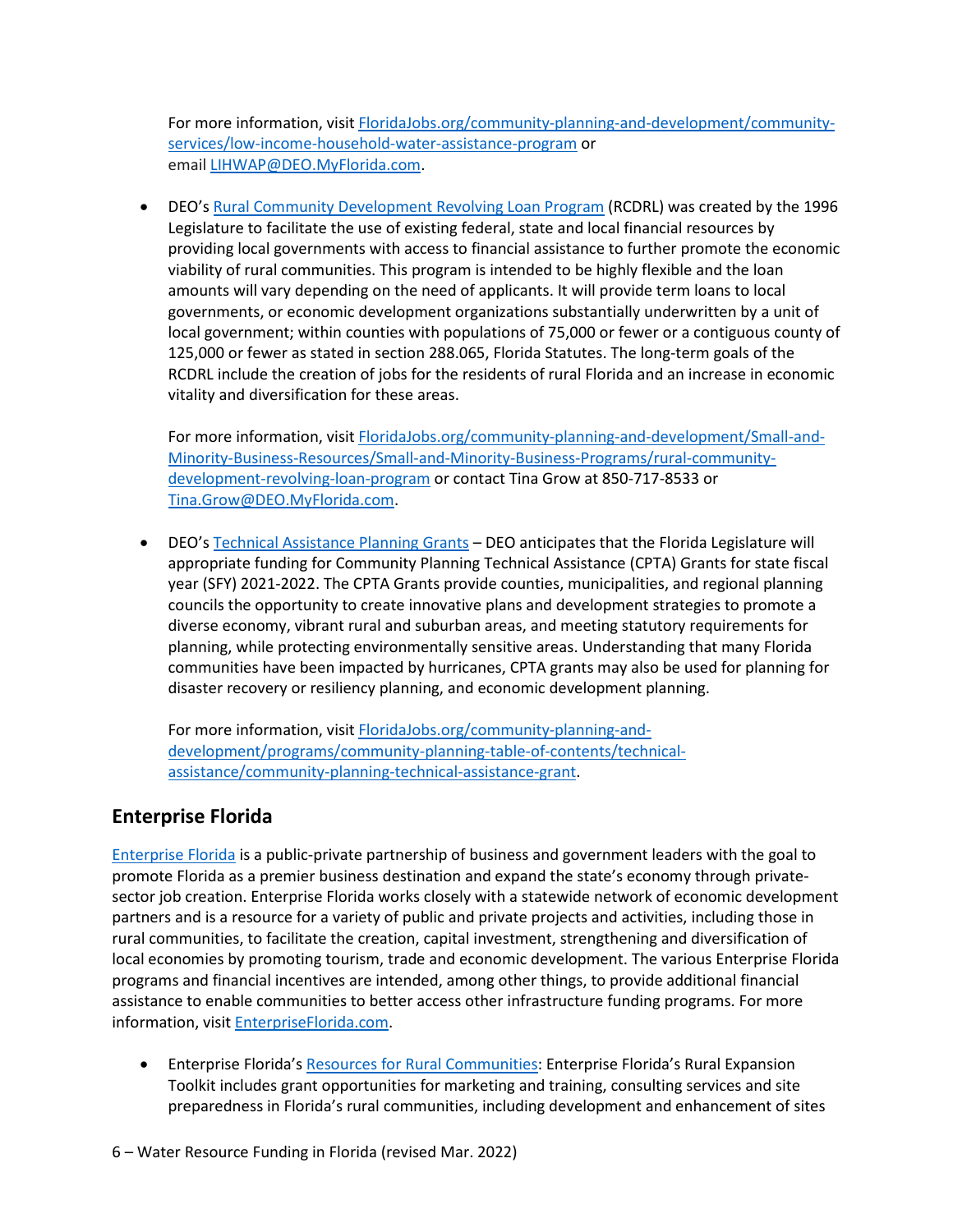to make them build-ready and competitive for site selection projects. Grant funds may be available for, but are not limited to, the following types of activities: matching funds for federal grants; renovation of existing building or demolition of old buildings (county or city-owned); stormwater project for potential commercial sites; phase one environmental study; gas line extension; water and sewer construction or upgrade; access road construction (including engineering or architecture costs); or other approved infrastructure costs.

Grants within this program are eligible for reimbursement up to \$25,000 with a 24-month term beginning upon the execution of the grant contract. [Click here](https://www.enterpriseflorida.com/wp-content/uploads/site-prepardeness-program-summary.pdf) to learn more about the program.

Applications will be accepted from local or regional economic development or community partners located within a rural community – as identified in [Florida Statute 288.0656\(e\)](http://www.leg.state.fl.us/Statutes/index.cfm?App_mode=Display_Statute&URL=0200-0299/0288/Sections/0288.0656.html) – that can demonstrate a pathway to site readiness. For more information, visit [EnterpriseFlorida.com/rural/resources-rural-communities](https://www.enterpriseflorida.com/rural/resources-rural-communities/) to learn more about the Rural Expansion Toolkit as well as other local, state and national economic development resources.

#### **Environmental Finance Center Network**

The [Environmental Finance Center Network](https://efcnetwork.org/) (EFCN) is a university-based organization creating innovative solutions to the difficult how-to-pay issues of environmental protection and improvement. The EFCN works with the public and private sectors to promote sustainable environmental solutions while bolstering efforts to manage costs. The [Funding Sources by State or](https://efcnetwork.org/funding-sources-by-state/)  [Territory map](https://efcnetwork.org/funding-sources-by-state/) (select Florida) list[s water and wastewater funding sources](https://efcnetwork.org/wp-content/uploads/2020/05/FL-Water-Wastewater-Funds-2020_draft.pdf) in the state. For more information, visit [EFCNetwork.org/about-the-network/](https://efcnetwork.org/about-the-network/) or [EFCNetwork.org/wp](https://efcnetwork.org/wp-content/uploads/2020/05/FL-Water-Wastewater-Funds-2020_draft.pdf)[content/uploads/2020/05/FL-Water-Wastewater-Funds-2020\\_draft.pdf.](https://efcnetwork.org/wp-content/uploads/2020/05/FL-Water-Wastewater-Funds-2020_draft.pdf)

#### **Florida Housing Finance Corporation**

The **Florida Housing Finance Corporation** administers the State Housing Initiatives [Partnership](https://floridahousing.org/programs/special-programs/ship---state-housing-initiatives-partnership-program) program (SHIP), which provides funds to local governments as an incentive to create partnerships that produce and preserve affordable homeownership and multifamily housing. The program was designed to serve very low, low- and moderate-income families. SHIP dollars may be used to fund emergency repairs, new construction, rehabilitation, down payment and closing cost assistance, impact fees, construction and gap financing, mortgage buy-downs, acquisition of property for affordable housing, matching dollars for federal housing grants and programs, and homeownership counseling. SHIP funds may be used to assist units that meet the standards of chapter 553. [Find Local Ship Offices](https://floridahousing.org/programs/special-programs/ship---state-housing-initiatives-partnership-program/local-government-information) to determine who to contact in a specific city or county. For more information, visit [FloridaHousing.org/programs/special-programs/ship--](https://www.floridahousing.org/programs/special-programs/ship---state-housing-initiatives-partnership-program) [-state-housing-initiatives-partnership-program.](https://www.floridahousing.org/programs/special-programs/ship---state-housing-initiatives-partnership-program)

#### **Florida Legislature**

The **Florida Legislature** may solicit applications directly for **"Community Budget Issue Request"** projects, including water projects, in anticipation of upcoming legislative sessions. This process is an opportunity to secure legislative sponsorship of project funding through the state budget. Interested parties should contact their local legislative delegation to determine whether there are opportunities available to fund projects. Information on contacting senators and representatives is available at [Leg.State.FL.US.](http://www.leg.state.fl.us/)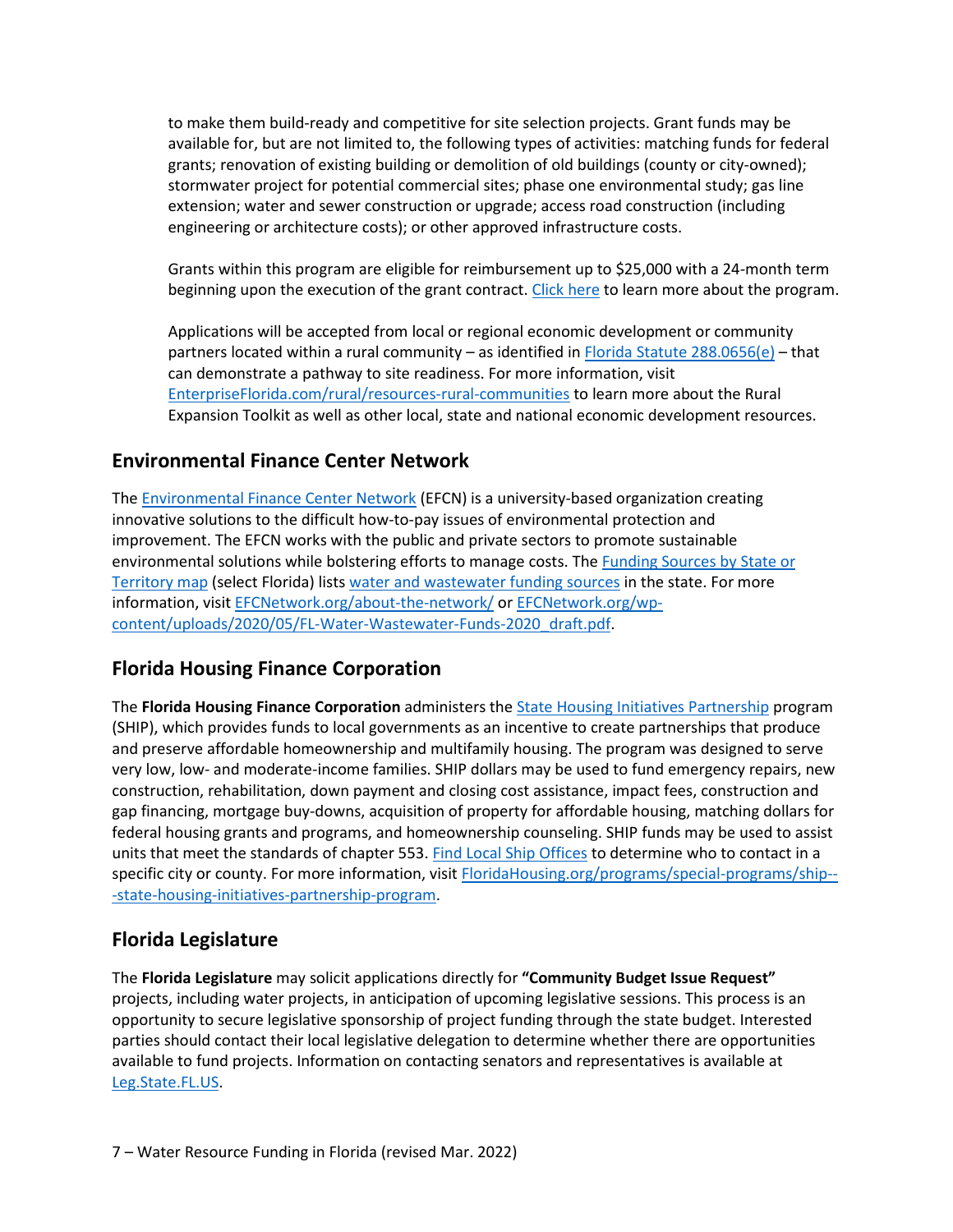### **Florida Rural Water Association**

The [Florida Rural Water Association](https://www.frwa.net/about-frwa) (FRWA) is a nonprofit, nonregulatory professional association that assists water and wastewater systems with every phase of operations including drinking water, wastewater, groundwater protection/source water protection and engineering services. Active members include public water and wastewater systems, such as counties, municipalities, associations, districts, mobile home parks, schools and authorities. For more information, visit [FRWA.net.](https://www.frwa.net/)

The [FRWA Loan Program](https://www.frwa.net/funding) assists communities in obtaining competitive interim financing for construction projects. To assist borrowers across the state with financing capital construction projects, FWRA, in conjunction with a partner, created an interim construction loan program to provide construction funding for communities which have received a permanent loan commitment from the United States Department of Agriculture-Rural Development (USDA-RD) or permanent loan commitment from DEP's SRF program and needs construction funding. The program structure enables communities access to competitive fixed rate loan funds at a very low cost of borrowing. Loan proceeds are utilized for the construction period only and are paid off with USDA-RD/DEPSRF funds when the project is complete or funded. For more information, visit[: FRWA.net/funding](https://www.frwa.net/funding) or contact Gary Williams at 850-668-2746 or [Gary.Williams@FRWA.net.](mailto:Gary.Williams@frwa.net)

#### **Southeast Rural Community Assistance Project**

The [Southeast Rural Community Assistance Project](https://sercap.org/about) (SERCAP) is a 501(c)(3) nonprofit organization focused on improving the quality of life for people living in the southeast U.S. SERCAP is responsible for providing safe water, sanitary disposal and structurally sound housing to 450,000+ households across a seven-state region. SERCAP advocates to ensure that everyone living in their service areas has daily access to clean and affordable drinking water, working indoor plumbing and wastewater facilities, and safe and affordable housing. SERCAP serves homeowners, government and community groups, small business owners, job seekers and those interested in training. For more information, visit [SERCAP.org](http://sercap.org/) or contact Joan Douglas at 352-379-9802 o[r JDouglas@SERCAP.org.](mailto:jdouglas@sercap.org)

# **U.S. Department of Agriculture**

The [U.S. Department of Agriculture \(USDA\) Natural Resources Conservation Service](https://www.nrcs.usda.gov/wps/portal/nrcs/main/national/programs/financial/) (NRCS) offers voluntary programs to eligible landowners and agricultural producers to provide financial and technical assistance to help manage natural resources in a sustainable manner. Through these programs the agency approves contracts to provide financial assistance to help plan and implement conservation practices that address natural resource concerns or opportunities to help save energy, improve soil, water, plant, air, animal and related resources on agricultural lands and non-industrial private forest land. For more information, visit [NRCS.USDA.gov/wps/portal/nrcs/main/national/programs/financial.](http://www.nrcs.usda.gov/wps/portal/nrcs/main/national/programs/financial)

USDA's [Regional Conservation Partnership Program](https://www.nrcs.usda.gov/wps/portal/nrcs/main/national/programs/financial/rcpp/) (RCPP) promotes coordination of NRCS conservation activities with partners that offer value-added contributions to expand the collective ability to address on-farm, watershed and regional natural resource concerns. Through RCPP, NRCS seeks to co-invest with partners to implement projects that demonstrate innovative solutions to conservation challenges and provide measurable improvements and outcomes tied to the resource concerns they seek to address. [Read the RCPP Fact Sheet.](https://www.nrcs.usda.gov/wps/PA_NRCSConsumption/download?cid=nrcseprd1488819&ext=pdf) For more information, visit

[NRCS.USDA.gov/wps/portal/nrcs/main/national/programs/financial/rcpp.](http://www.nrcs.usda.gov/wps/portal/nrcs/main/national/programs/financial/rcpp)

8 – Water Resource Funding in Florida (revised Mar. 2022)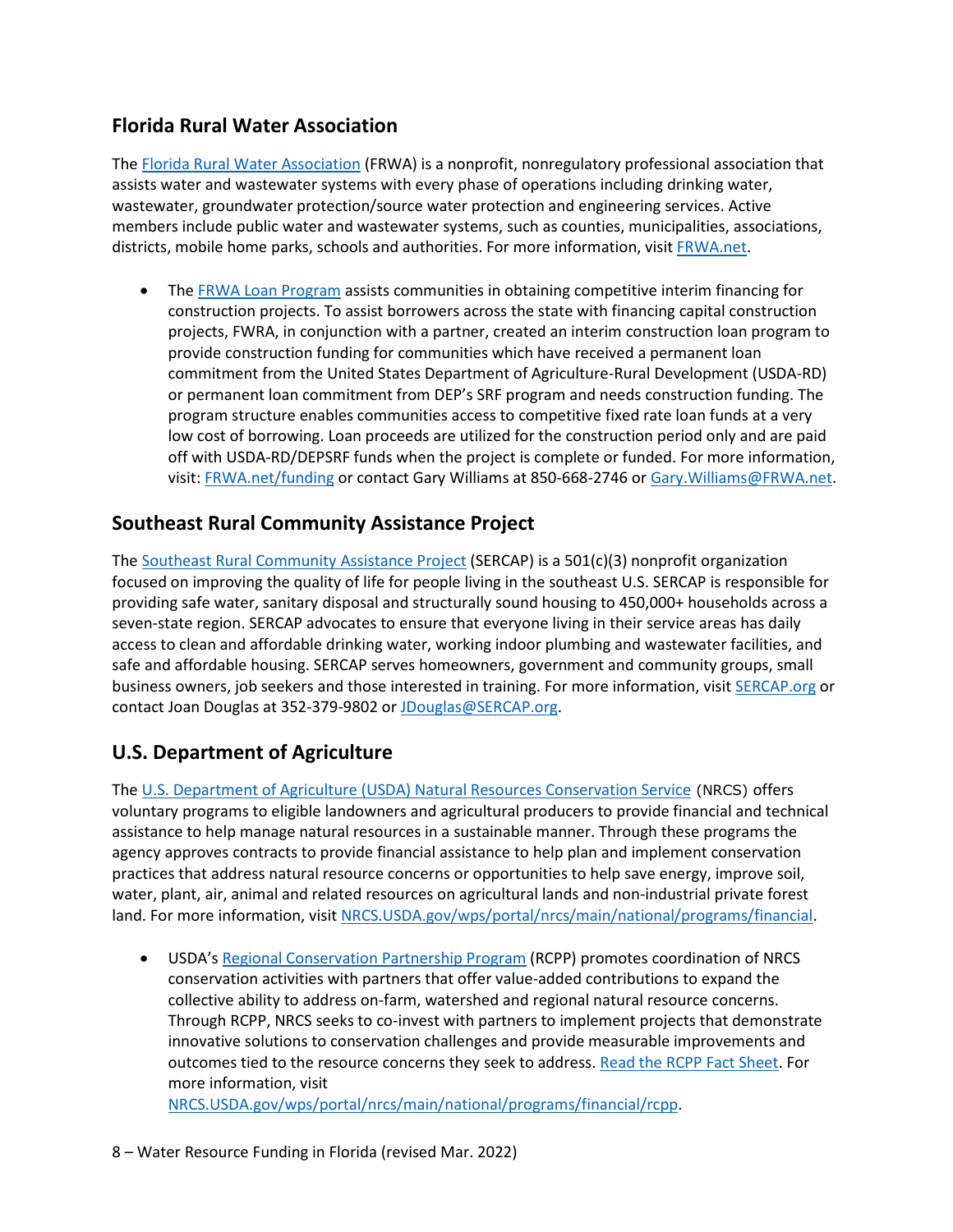- USDA's [Rural Development](https://www.rd.usda.gov/about-rd) (USDA-RD) loans, grants and loan guarantees help create jobs and support economic development and essential services such as housing; health care; first responder services and equipment; and water, electric and communications infrastructure. They promote economic development by supporting loans to businesses through banks, credit unions and community-managed lending pools, and offer technical assistance and information to help agricultural producers and cooperatives get started and improve the effectiveness of their operations. For more information, visi[t RD.USDA.gov.](https://www.rd.usda.gov/)
- USDA's [Rural Utilities Service Water and Environmental Programs](https://www.rd.usda.gov/programs-services/all-programs/water-environmental-programs) (WEP) provide funding for the construction of water and waste facilities in rural communities and is proud to be the only federal program exclusively focused on water and waste infrastructure needs of communities with populations of 10,000 or less. WEP also provides funding to organizations that provide technical assistance and training to rural communities in relation to their water and waste activities. WEP is administered through national office staff in Washington, DC, and a network of field staff in each state. For more information, visit [RD.USDA.gov/programs-services/all](https://www.rd.usda.gov/programs-services/all-programs/water-environmental-programs)[programs/water-environmental-programs.](https://www.rd.usda.gov/programs-services/all-programs/water-environmental-programs)
- USDA's [Rural Development Rural Utilities Service](https://www.rd.usda.gov/about-rd/agencies/rural-utilities-service) (RUS) provides much-needed infrastructure or infrastructure improvements to rural communities. These include water and waste treatment, electric power and telecommunications services. All these services help to expand economic opportunities and improve the quality of life for rural residents. For more information, visit [RD.USDA.gov/about-rd/agencies/rural-utilities-service.](https://www.rd.usda.gov/about-rd/agencies/rural-utilities-service)

#### **U.S. Department of Commerce**

The [U.S. Department of Commerce Economic Development Administration](https://eda.gov/about/) (EDA) provides economic development financial assistance to communities so they can encourage innovation and entrepreneurship in a way that works best for them. Through its network of regionally-based staff and portfolio of [flexible grant tools,](https://eda.gov/programs/eda-programs/) EDA helps communities experiencing economic distress, take control of their future and position themselves for economic prosperity and resiliency. For funding opportunity information, visit [EDA.gov/funding-opportunities.](https://www.eda.gov/funding-opportunities/)

#### **OTHER RESOURCES**

#### **Congress – State and Tribal Assistance Grant Program**

The **Congress – State and Tribal Assistance Grant Program** provides the opportunity to secure Congressional sponsorship of project funding, including water project funding, through the annual federal budget process. The program's stated purpose is to strengthen state, local governments and tribal abilities to address environmental and public health threats while furthering environmental compliance. Information on contacting senators and representatives is available at To contact congress members for assistance in pursuing funding, visit [GovTrack.US/Congress/members.](http://www.govtrack.us/congress/members)

#### **Division of Emergency Management Recovery Bureau**

Florida's [Division of Emergency Management Recovery Bureau](https://www.floridadisaster.org/dem/recovery/) works to maximize disaster assistance to eligible public entities, individuals and families through various state and federal disaster assistance programs. These programs help to rebuild lives and communities that have been impacted by a major